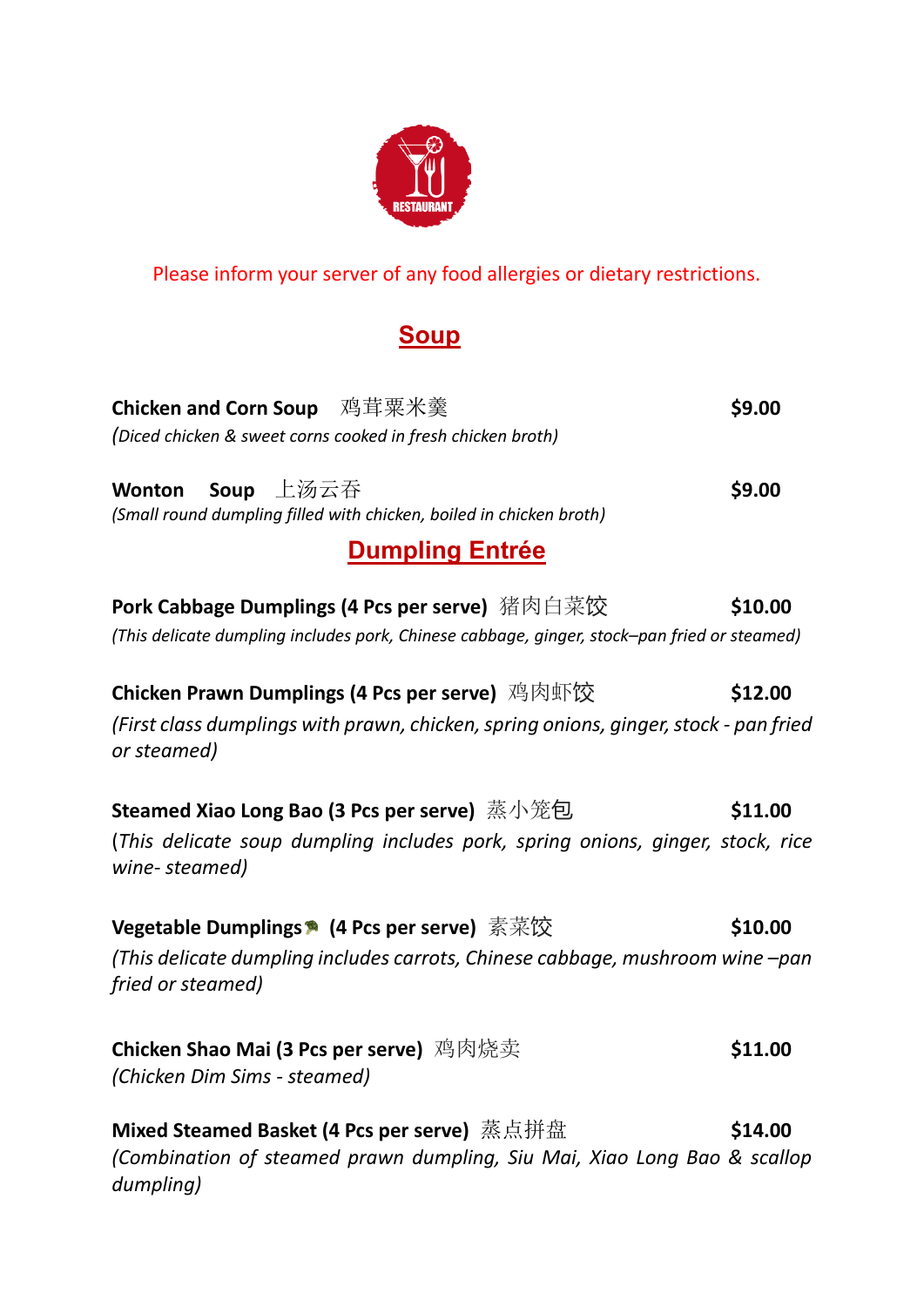| Scallop Dumpling (3 Pcs per serve) 带子饺                                                                              | \$13.00 |
|---------------------------------------------------------------------------------------------------------------------|---------|
| (This delicate dumpling includes scallop & prawn-steamed)                                                           |         |
| Prawn Dumpling (3 Pcs per serve) 水晶虾饺                                                                               | \$13.00 |
| (This delicate dumpling includes prawns, carrots, Chinese cabbage–Steamed)                                          |         |
| Bbq Pork Buns (1 Pc per serve) 又烧包<br>(Fluffy steamed buns stuffed with Bbq pork)                                   | \$6.00  |
| <b>Entrée</b>                                                                                                       |         |
| Vegetable Spring Rolls ▶ (2 Pcs per serve) 素春卷                                                                      | \$9.00  |
| (Homemade deep-fried spring rolls includes carrots, cabbage, wood ear<br>mushroom, etc.)                            |         |
| Prawn Spring Rolls (2 Pcs per serve) 鸡肉虾春卷                                                                          | \$9.00  |
| (Homemade deep-fried prawn rolls includes carrots, cabbage, wood ear<br>mushroom, etc.)                             |         |
| Salt and Pepper Fish 香炸鱼片                                                                                           | \$13.00 |
| (Deep fried fish with salt & pepper, garlic, onion, shallots)                                                       |         |
| Salt and Pepper Squid 椒盐鱿鱼                                                                                          | \$15.00 |
| (Lightly Flavored squid seasoned with salt & pepper, garlic, onion & shallots)                                      |         |
| Chili Wonton / / 6 Pcs per serve) 红油云吞                                                                              | \$14.00 |
| (This wonton includes pork, chives, ginger, stock and wine – coated in spicy chili<br>sauce)                        |         |
| <b>Tempura Prawns (3 Pcs per serve)</b> 天妇罗                                                                         | \$13.00 |
| (Deep-fried Tempura Prawns with sesame sauce)                                                                       |         |
| Cheese Chicken Roll (2 Pcs per serve) 芝士鸡肉卷                                                                         | \$13.00 |
| (Bread crumb chicken with cheese & vegetables in the roll with tartare sauce)                                       |         |
| Grilled Half Shell Scallops (4 per serve) 香烤带子<br>(Grilled Hervey Bay Scallops with Butter topped with mashed peas) | \$17.00 |
| Spring Onion Pancake ▶ (4 Pcs per serve) 葱油饼<br>(Chinese Style Crispy Pancakes with spring onion)                   | \$7.00  |
| <b>Edamame beans</b> ● 盐水毛豆                                                                                         | \$9.00  |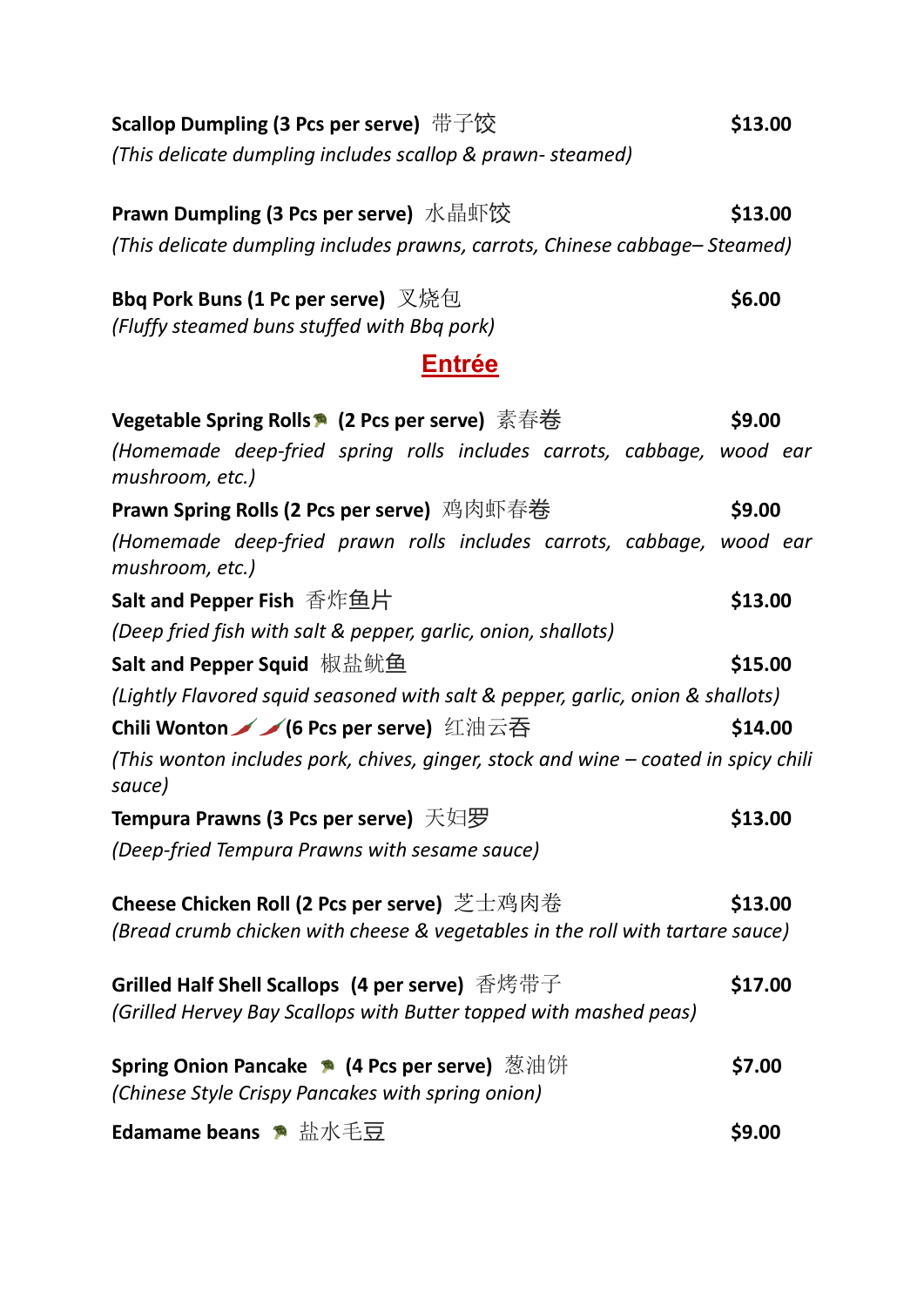

## **Main Menu**

#### **BEEF**

| Teriyaki Eye Fillet 黑椒牛仔粒                                                                  | S41.00        |
|--------------------------------------------------------------------------------------------|---------------|
| (Juicy beef eye fillets in Teriyaki sauce)                                                 |               |
| Sizzling Beef / 香锅牛肉                                                                       | \$35.00       |
| (Tender cooked beef stir fried with onions and mixed vegetables                            |               |
| on a sizzling cast iron plate)                                                             |               |
| Mongolian Beef 蒙古牛肉                                                                        | \$35.00       |
| (Tender beef strip in Mongolian sauce)                                                     |               |
| <b>Black Pepper Beef 黑椒牛肉</b>                                                              | \$35.00       |
| (Tender beef strips in black pepper sauce)                                                 |               |
| Beef Brisket with Mixed Vegetables 牛腩煲<br>(Slow cooked beef brisket with mixed vegetables) | <b>S35.00</b> |

## **PORK**

| <b>Sweet and Sour Pork</b>                       | 咕咾肉                                                             | \$35.00 |
|--------------------------------------------------|-----------------------------------------------------------------|---------|
|                                                  | (Deep fried Chinese spice marinated pork in sweet & sour sauce) |         |
| Pork Ribs with Spinach 无锡排骨                      |                                                                 | \$35.00 |
| (Juicy tender pork ribs with stir-fried spinach) |                                                                 |         |

### **DUCK**

**Crispy Salted Duck** 脆皮鸭 (half duck) **\$45.00** *(Sichuan pepper & salt marinated half duck with sliced cucumber, lettuce & premium Plum sauce.* )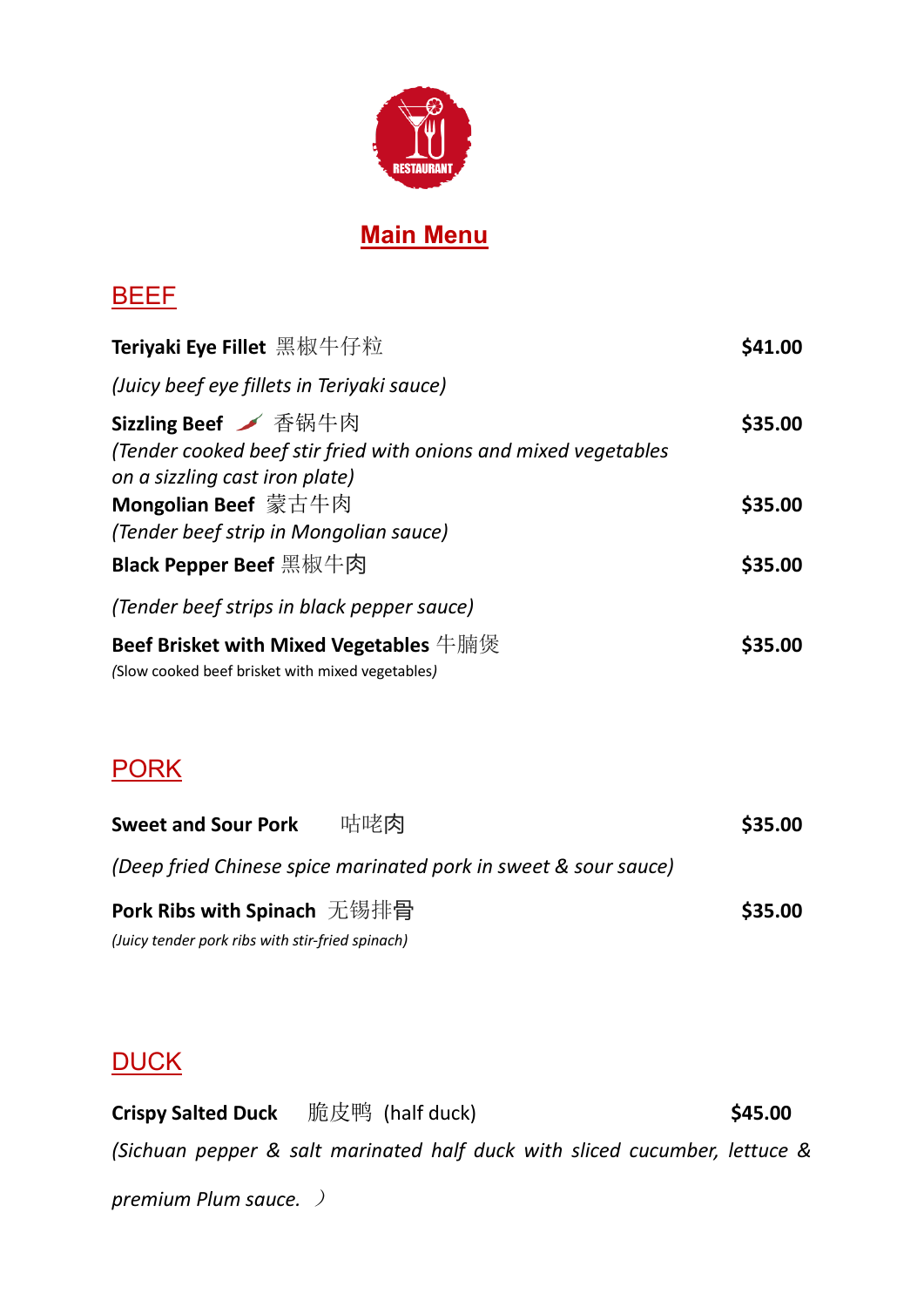# **CHICKEN**

| Kong Bao Chicken / 宫保鸡                                                            | \$31.00 |
|-----------------------------------------------------------------------------------|---------|
| (This stir-fried dish features tender chicken, diced vegetables & chili)          |         |
| Canton Chicken with Cashew Nuts 腰果鸡                                               | \$31.00 |
| (Stir-fried tender chicken with cashew nuts & diced vegetables)                   |         |
| Teriyaki Chicken 日式烧汁鸡                                                            | \$31.00 |
| (This stir-fried dish features tender chicken, diced vegetables & teriyaki sauce) |         |
| Sichuan Chili Fried Chicken ン 辣子鸡丁                                                | \$33.00 |
| (A classic delicacy not to miss, Deep Fried chicken tossed with a generous        |         |
| amount of dried chilies and Sichuan pepper)                                       |         |
| LAMB                                                                              |         |
| Cumin Lamb Ribs 孜然羊排                                                              | \$35.00 |
| (Juicy tender lamb ribs tossed in cumin spice)                                    |         |
| <b>SEAFOOD</b>                                                                    |         |
| Crispy Chili Prawns / Garlic Prawn (10pcs) 香辣虾球                                   | \$33.00 |
| (Crispy fried prawns in chili or garlic sauce)                                    |         |
| Crispy Kong Bao Prawns / (10pcs) 宫保虾球                                             | \$33.00 |
| (Crispy fried prawns with diced vegetables in Kong Bao sauce)                     |         |
| Deep fried Prawns with Wine-Ginger Sauce(10pcs)葱油爆大虾                              | \$33.00 |
| (Deep-fried prawns in ginger & sour sauce)                                        |         |
| <b>Seafood Combination</b> 海鲜煲                                                    | \$33.00 |
| (Stir fried prawns, fish fillet, calamari & mixed vegetables in special sauce)    |         |
| Salt and Pepper Prawn(10pcs)椒盐虾                                                   | \$33.00 |
| (Lightly flavored deep-fried prawns with roasted Sichuan, salt, pepper, garlic,   |         |
| shallots & onion)                                                                 |         |
| Salt and Pepper Squid 椒盐鱿鱼                                                        | \$33.00 |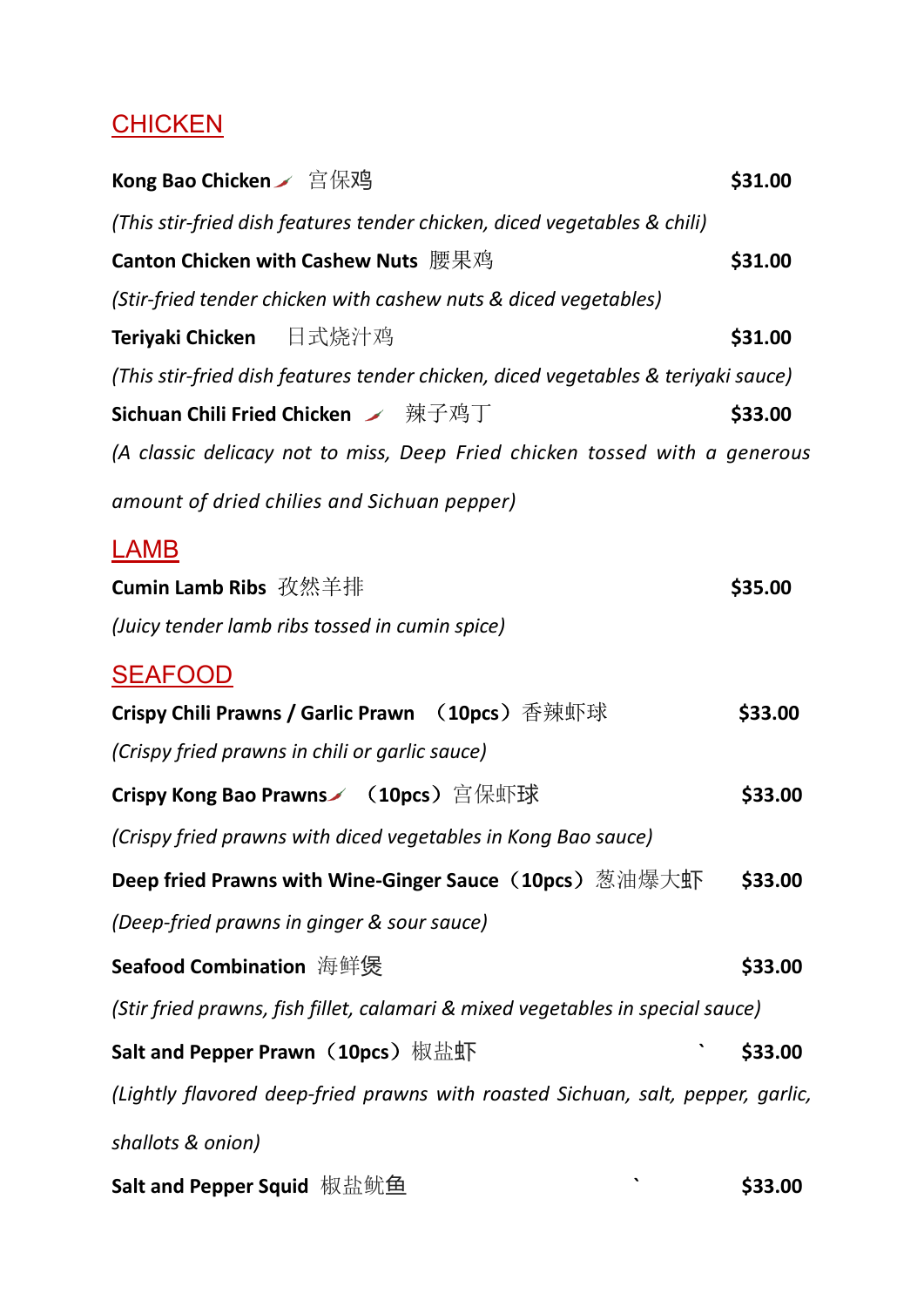| (Lightly flavored deep-fried Squid with roasted Sichuan, salt, pepper, garlic,                                              |                    |
|-----------------------------------------------------------------------------------------------------------------------------|--------------------|
| shallots & onion)                                                                                                           |                    |
| Moreton Bay Bugs with Chili Sauce& Rice 本香辣小龙虾(2 half pc 300gm)                                                             | \$33.00            |
| (Grilled Bay Lobster topped with delicious Chili sauce and served on a bed of<br><i>fragrant jasmine rice</i> )             |                    |
| Stir Fried Fish Fillet with Ginger-Onion Sauce 糟熘鱼片                                                                         | \$29.00            |
| (Tender fish fillet stir fried in wine sauce with wood-ear mushroom and mixed                                               |                    |
| vegetable)                                                                                                                  |                    |
| Sweet & Sour Wild Whole Barramundi 松鼠鱼                                                                                      | \$43.00            |
| (Deep-fried whole barramundi with sweet & sour sauce)                                                                       |                    |
| <b>VEGETABLE</b>                                                                                                            |                    |
| Vegetarian Tofu ▶ 素烩豆腐<br>(Tofu with mixed vegetable stir-fried in spicy chili sauce)<br>菠菜苗<br><b>Stir fried Spinach *</b> | \$22.00<br>\$22.00 |
| (Stir-fried Spinach with garlic)                                                                                            |                    |
| Chinese Broccoli ▶ 蚝油芥蓝                                                                                                     | \$22.00            |
| (Stir-fried Chinese broccoli with garlic & oyster sauce)                                                                    |                    |
| <b>Canton Mixed Vegetables</b> 个沙时蔬                                                                                         | \$22.00            |
| (Canton style stir-fried carrot, celery, black fungus, broccoli, cauliflower &                                              |                    |
| Chinese broccoli)                                                                                                           |                    |
| Mapo Tofu ノノ 麻婆豆腐                                                                                                           | \$22.00            |
| (Tofu with chicken mince stir-fried in spicy chili sauce)                                                                   |                    |
| Yu Xiang Eggplant / 鱼香茄子                                                                                                    | \$24.00            |
| (Fried Eggplant and minced chicken with special Yu Xiang Sauce)                                                             |                    |
| Stir fried Green Beans / 四季豆                                                                                                | \$22.00            |
| (Stir-fried green beans with chicken mince & salted diced vegetables)                                                       |                    |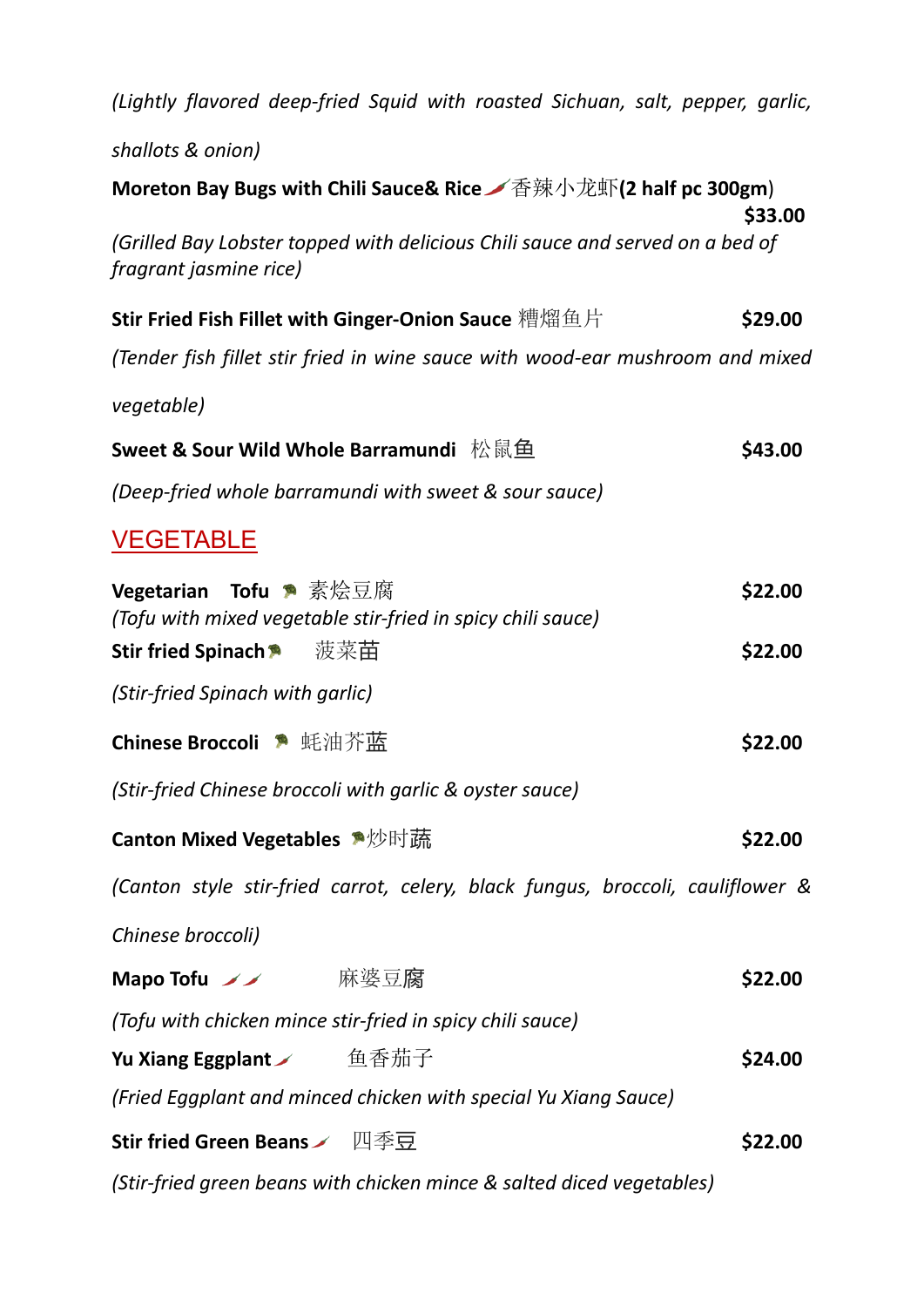## RICE & NOODLES

| Vegetarian Fried rice • 素炒饭                              |      |                                                                            | \$19.00 |
|----------------------------------------------------------|------|----------------------------------------------------------------------------|---------|
| (Fried rice with egg & mixed vegetable)                  |      |                                                                            |         |
| <b>Special Fried Rice</b>                                | 扬州炒饭 |                                                                            | \$21.00 |
| (Fried rice with egg, chicken, vegetable & dry shallots) |      |                                                                            |         |
| <b>Seafood Fried Rice</b>                                | 海鲜炒饭 |                                                                            | \$21.00 |
| (Fried rice with egg, mixed seafood & mixed vegetable)   |      |                                                                            |         |
| Nasi Goreng ン リンスン 马来炒饭                                  |      |                                                                            | \$20.00 |
| (Fried rice with chicken, egg, & sambal chili sauce)     |      |                                                                            |         |
| <b>Shanghai Fried noodle</b> 上海粗炒面                       |      |                                                                            | \$22.00 |
|                                                          |      | (Thick Noodles, Beef, mushroom & Chinese broccoli with oyster sauce)       |         |
| <b>Singapore Noodles</b> 新加坡炒面                           |      |                                                                            | \$22.00 |
|                                                          |      | (Egg, prawns, bean sprout, onions, Chinese greens & curry powder with rice |         |
| vermicelli noodles)                                      |      |                                                                            |         |
| <b>Steamed Rice 米饭</b>                                   |      |                                                                            | \$4.00  |

## **Desserts**

| Steamed Creamy Custard Buns (3 Pcs per serve) 奶黄包 | \$12.00 |
|---------------------------------------------------|---------|
| Banana Fritter 炸香蕉雪糕                              | \$10.00 |
| <b>Vanilla Ice Cream</b> 香草冰淇淋                    | \$5.00  |